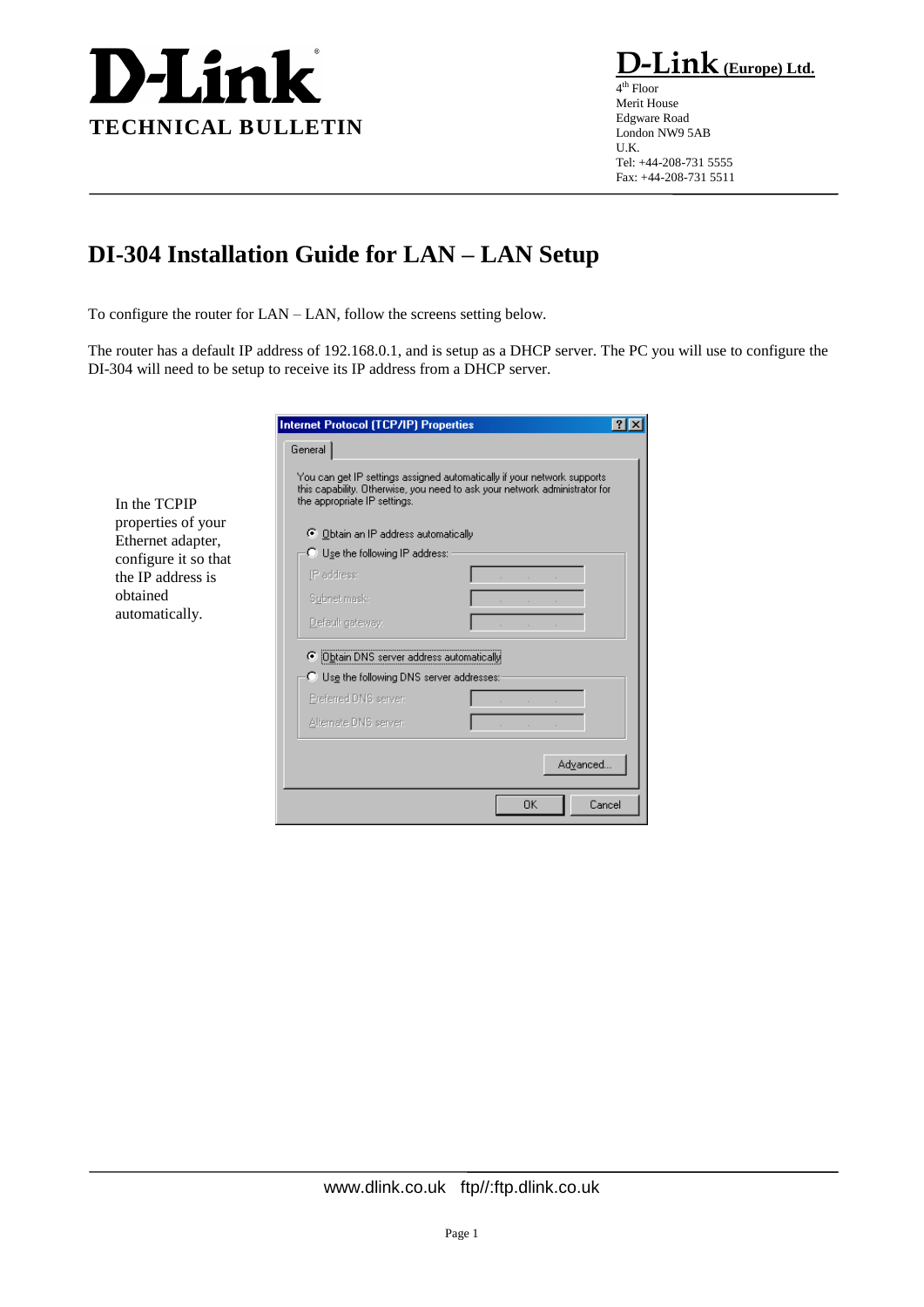To configure the router, in your WEB browser type the IP address of the router, this will be 192.168.0.1





| View                                     | Favorites<br>Tools<br>Help                        |                         |                    |                                                      |                                            |
|------------------------------------------|---------------------------------------------------|-------------------------|--------------------|------------------------------------------------------|--------------------------------------------|
|                                          |                                                   |                         |                    |                                                      |                                            |
| Address <b>&amp;</b> http://192.168.0.1/ |                                                   |                         |                    |                                                      | $\Rightarrow$ Go                           |
| Google -                                 |                                                   | Search Web @Search Site |                    | PageRank & Page Info - 2 Highlight                   |                                            |
|                                          |                                                   |                         |                    |                                                      |                                            |
| $D$ -Link                                |                                                   |                         | <b>ISDN Router</b> |                                                      | <b>DI-304</b>                              |
|                                          | > Advanced Setup> LAN-to-LAN Dialer Profile Setup |                         |                    |                                                      | << Main Men                                |
|                                          |                                                   |                         |                    |                                                      |                                            |
| <b>Index</b>                             | <b>LAN-to-LAN Dialer Profiles:</b><br><b>Name</b> | <b>Status</b>           | <b>Index</b>       | <b>Name</b>                                          | >> Set to Factory Default<br><b>Status</b> |
| 1.                                       | di206                                             | v                       | 9.                 | ???                                                  | ×                                          |
| 2.                                       | ???                                               | ×                       | 10.                | ???                                                  | x                                          |
| 3.                                       | ???                                               | ×                       | 11.                | ???                                                  | x                                          |
|                                          |                                                   | ×                       | 12.                | 333                                                  | x                                          |
|                                          | ???                                               |                         |                    |                                                      |                                            |
| 4.<br>5.                                 | ???                                               | ×                       | 13.                | ???                                                  | x                                          |
| 6.                                       | ???                                               | ×                       | 14.                | ???                                                  | x                                          |
| z.                                       | ???                                               | x                       | 15.                | ???                                                  | x                                          |
| 8.                                       | ???                                               | ×                       | 16.                | ???                                                  | x                                          |
|                                          | Status: v --- Active, x --- Inactive              |                         |                    | Copyright (c) 2001 D-Link Corp. All Rights Reserved. |                                            |

You can setup 16 LAN-LAN profiles, that is to say you can connect to 16 remote networks. Select an available index.

Copyright D-Link Europe Technical Support All trademarks acknowledged